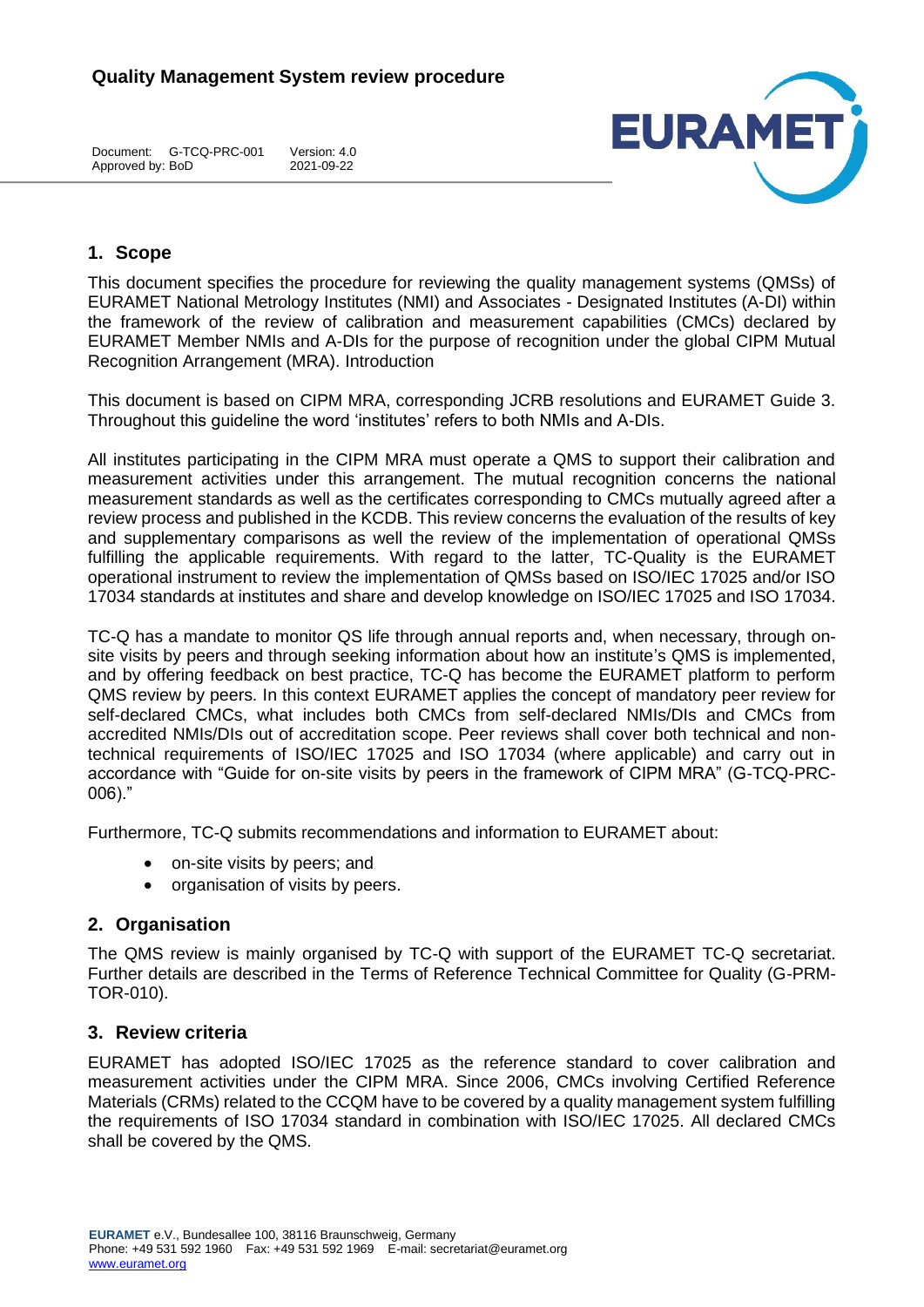

**3.1. The requirements of the CIPM MRA, regarding the QMS**, are detailed in par. 7.3 of the Arrangement. Along the lines of CIPM-MRA EURAMET has adopted two possibilities here:

- a QMS meeting the requirements of ISO/IEC 17025 and ISO 17034 (where applicable) assessed by an accreditation body fulfilling the requirements of ISO/IEC 17011, while accreditation body shall be a signatory to the ILAC MRA or
- a QMS following ISO/IEC 17025 and ISO 17034 (where applicable) without third-party accreditation.

A QMS without third-party assessment is usually referred to as a self-declared QMS.

Under the CIPM MRA, accreditation and self-declaration in conjunction with a review process by TC-Q as specified in this document are considered by EURAMET as equivalent means for institutes to demonstrate confidence in the operation of their QMS.

## **3.2. Additional guidelines for accredited institutes:**

- the claimed CMCs are identical with CMCs assessed by the accreditation body and documented in the assessment report;
- technical assessors shall come from a laboratory which is at least on the level as the assessed laboratory or meets the criteria given in "Guide for on-site visits by peers in the framework of CIPM MRA" (G-TCQ-PRC-006) and meet the requirements of A3 of CIPM-MRA-G12 document, in any case they shall have sound knowledge of ISO/IEC 17025;
- these technical assessors shall be used during the assessments/re-assessments and may also be used for surveillance visits within the re-assessment period in a given subject field;
- the names and qualifications of assessors must be made known to TC-Q;
- the relevant excerpts from assessment reports, especially those concerning findings, must be made available to TC-Q by way of annual reports.

## **3.3. Additional guidelines for self-declared institutes:**

- the QMS shall undergo one or several on-site peer review visits covering both the requirements of ISO/IEC 17025 and/or ISO 17034 (where applicable).
- institutes are to arrange for on-site peer review visits by themselves in compliance with the provisions of "Guide for on-site visits by peers in the framework of CIPM MRA" (G-TCQ-PRC-006) by using external reviewers;
- between the re-evaluations on-site peer review visit(s) at least in each of the metrological areas1 , covered by the QMS of the institute, shall be conducted by external reviewers who meet the requirements described in the Appendix A3 of CIPM-MRA G-12 document;
- results of peer reviews can be recorded by using "Template of the final peer review record" (G-TCQ-TMP-002) issued to peer reviewed institute;
- if the template of the "Template of the final peer review record" (G-TCQ-TMP-002) has not been used in carrying out of an on-site visit by peers the corresponding record actually used has to be identified and reported in the annual report;
- institutes submitting their CMCs for the first time shall undergo an on-site peer review prior to their initial QMS presentation.

<sup>1</sup> the metrological areas as used in the KCDB 2.0 and covered by the Consultative Committees (except CC-U): Acoustics, Ultrasound, Vibrations (AUV), Electricity and Magnetism (EM), Length (L), Mass and related quantities (M), Photometry and Radiometry (PR), Thermometry (T), Time and Frequency (TF), Chemistry and Biology (QM), Ionizing Radiation (IR).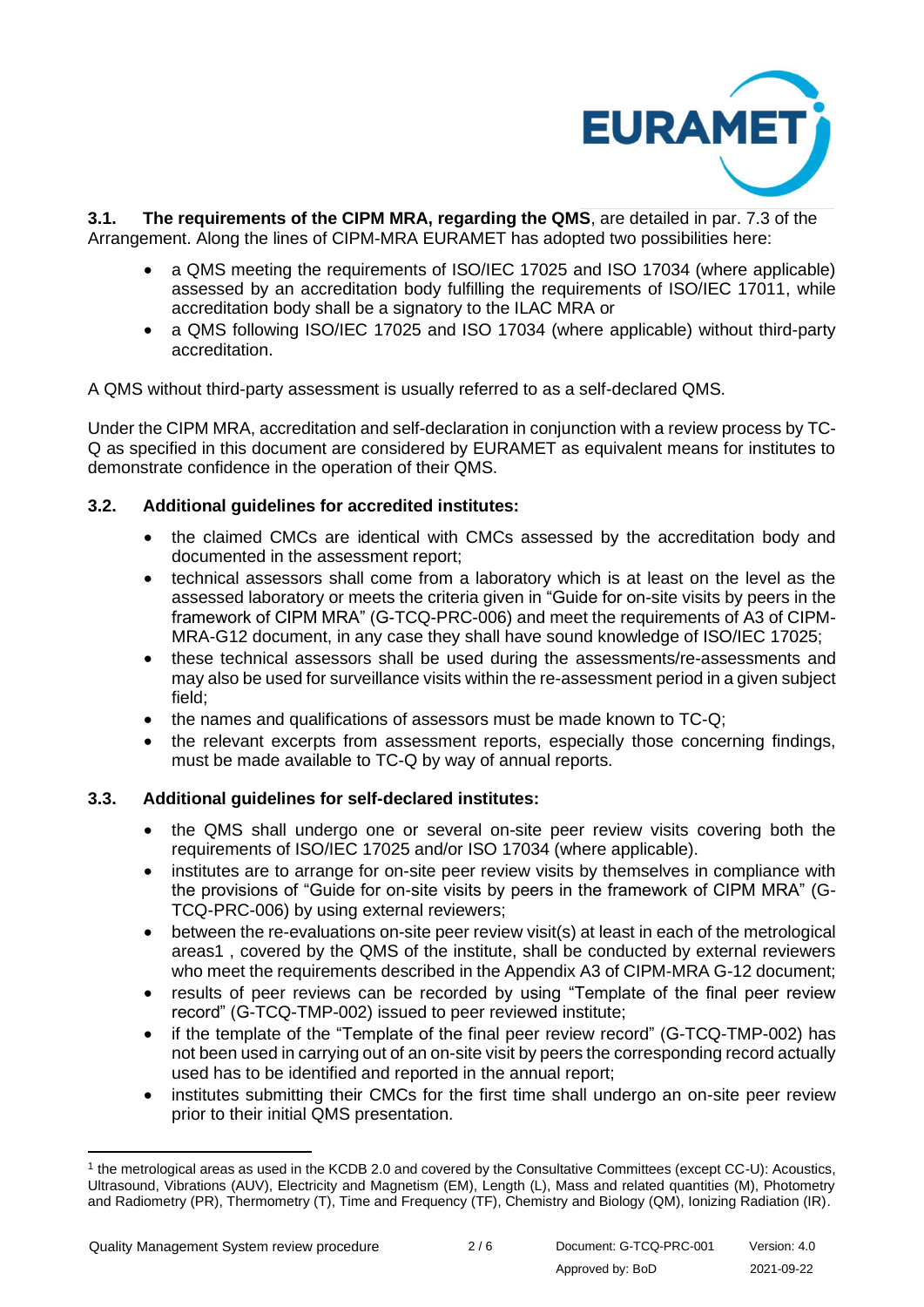

#### **3.4. In addition to the requirements on QMS specified above the review process focused on calibration capabilities may also consider the following:**

- CMCs have been established as a result of published scientific work in peer reviewed international journals, etc.
- Piloting CC KCs or EURAMET KCs or SCs.
- Knowledge of the institute's capabilities through active participation in EURAMET projects and activities.
- Participation in scientific and training activities, study visits by peers and consultations with technical experts from other RMOs.

In addition to the periodic actions as specified in par. 5, demonstration of competence and capability may require visits and examination of procedures by an NMI and/or by peers selected by EURAMET (par. 7.3 of CIPM MRA) in case of serious evidence-based doubts about the performance of the QMS of its members, whether accredited or self-declared, at any time – the decision to be taken by TC-Q based on an agreed set of criteria. Those criteria are among others as follows:

- a failure to comply with the requirements of this document;
- identified inconsistencies in the annual report or documentation presented for the initial and re-evaluation presentation of an institute;
- factual evidence about technical mal performance of an institute in areas covered by its CMCs as reported by EURAMET or other RMO technical TCs.
- lack of publications on scientific work in the areas covered by CMCs in impacted international journals, research projects under EU funded programmes etc.

Peer reviews of this kind shall be carried out according to the "Guide for on-site visits by peers in the framework of CIPM MRA" (G-TCQ-PRC-006).

# **4. Review procedure and timetable**

Within the framework of the review of CMCs, institutes first have to present their QMS in TC-Q through the so-called 'Initial QMS presentation'. In the case where the QMS is accepted, institutes have to report about the status of their QMS on an annual basis and are re-evaluated after 5 years.

Thus, the review process and procedure consist of three parts:

- Initial QMS presentation;
- Annual reporting;
- QMS re-evaluation.

## **4.1. Initial QMS presentation**

As explained above, each institute, constituting the national metrological infrastructure of each country, has to present their QMS to the other participants of TC-Q. According to the "Guideline for initial QMS presentation" (G-OPS-PRC-005), each institute has to prepare a written document detailing the required information and give an oral presentation following this specific guideline. The initial presentations of the QMS of A-DIs to TC-Q must be done directly by the responsible person of the DI and not through its NMI. The written documentation is focused on the organisation and the compliance with the requirements of ISO/IEC 17025 and if applicable ISO 17034 and on guidelines given in this document. The oral presentation is more focused on the 'how' and 'what' aspects of the implementation and working of the QMS, on the dynamic attitude of the QMS and on the weak and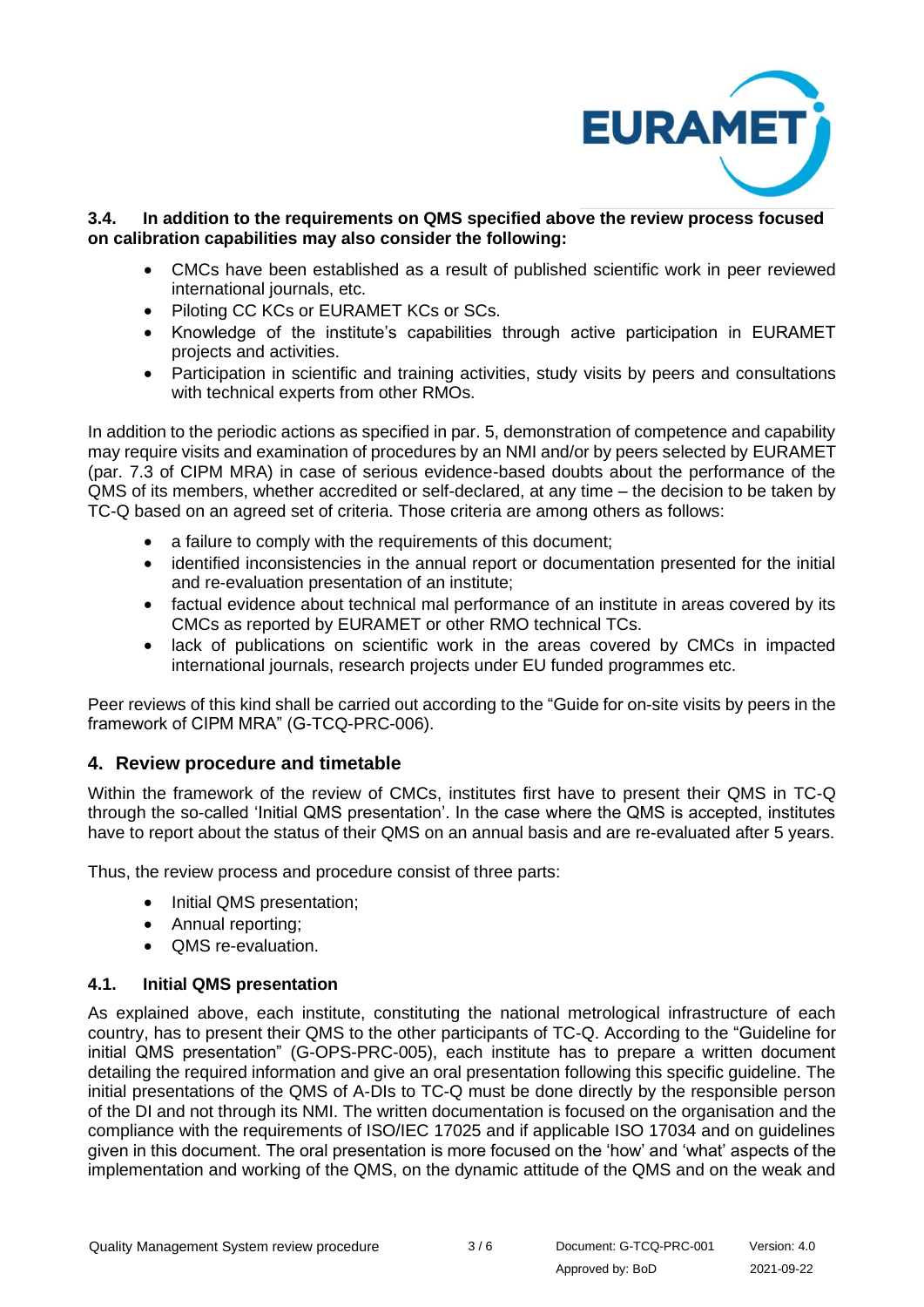

strong points of the organisation, thus facilitating reciprocal learning and a better understanding of the operation of the QMS.

The written documentation is first reviewed by the Steering Committee that prepares comments. Following the oral presentation during the plenary meeting of the TC-Q, all the participants can raise questions.

Timetable/review procedure for initial QMS presentation, re-evaluation presentation and annual report is following:

#### **4 weeks before the TC-Q meetings:**

The TC-Q Secretary shall receive all the documents.

All the documents are allocated to reviewers. Each document will have two reviewers.

In the case where documents are not submitted at least 4 weeks in advance, this can be regarded as an indication for a lack of confidence in the quality management system (see section 4.5).

## **Between 4 weeks before the TC-Q meeting and the TC-Q meeting:**

The reviewers review the documents and send their written comments to the TC-Q Chair and the TC-Q Secretary.

#### **TC-Q SC meeting and TC-Q plenary meeting:**

The compilation of documents and written comments from the reviewers are presented to the Steering committee for detailed analysis and the summary is presented to the contact persons during the plenary meeting.

## **Within 2 weeks after the TC-Q meetings:**

Questions are sent to the contact person of the country directly by the reviewer (all participants can send their questions to the reviewer who collects the questions and forward them to the contact person).

## **Within 6 weeks after the TC-Q meetings:**

The contact person of the country sends the answers and information directly to the reviewer.

## **Within 8 weeks after the TC-Q meetings:**

The reviewer accepts or refuses the supplied complementary information and, in each case, informs the TC-Q Chair and Secretary. The results of the review will be reported to EURAMET Secretary.

At the end of the oral presentation and the subsequent discussion, the TC-Q Chair asks the audience for a formal approval of the QMS in question: whether all the points have been addressed by the presenting institute and if "the attending Contact Persons have sufficient confidence in the QMS presented and its ability to fulfil the requirements of the CIPM MRA". As a result of the analysis of the documentation and oral presentations, there may be three outcomes at the end of the plenary meeting:

- the QMS is fully accepted with no unanswered questions or outstanding deficiencies (Contact Persons at the plenary meeting have full confidence in the QMS and its ability to fulfil the requirements of the CIPM MRA);
- the QMS is accepted with minor comments to be dealt with between the selected TC-Quality SC members and corresponding Contact Persons (Contact Persons at the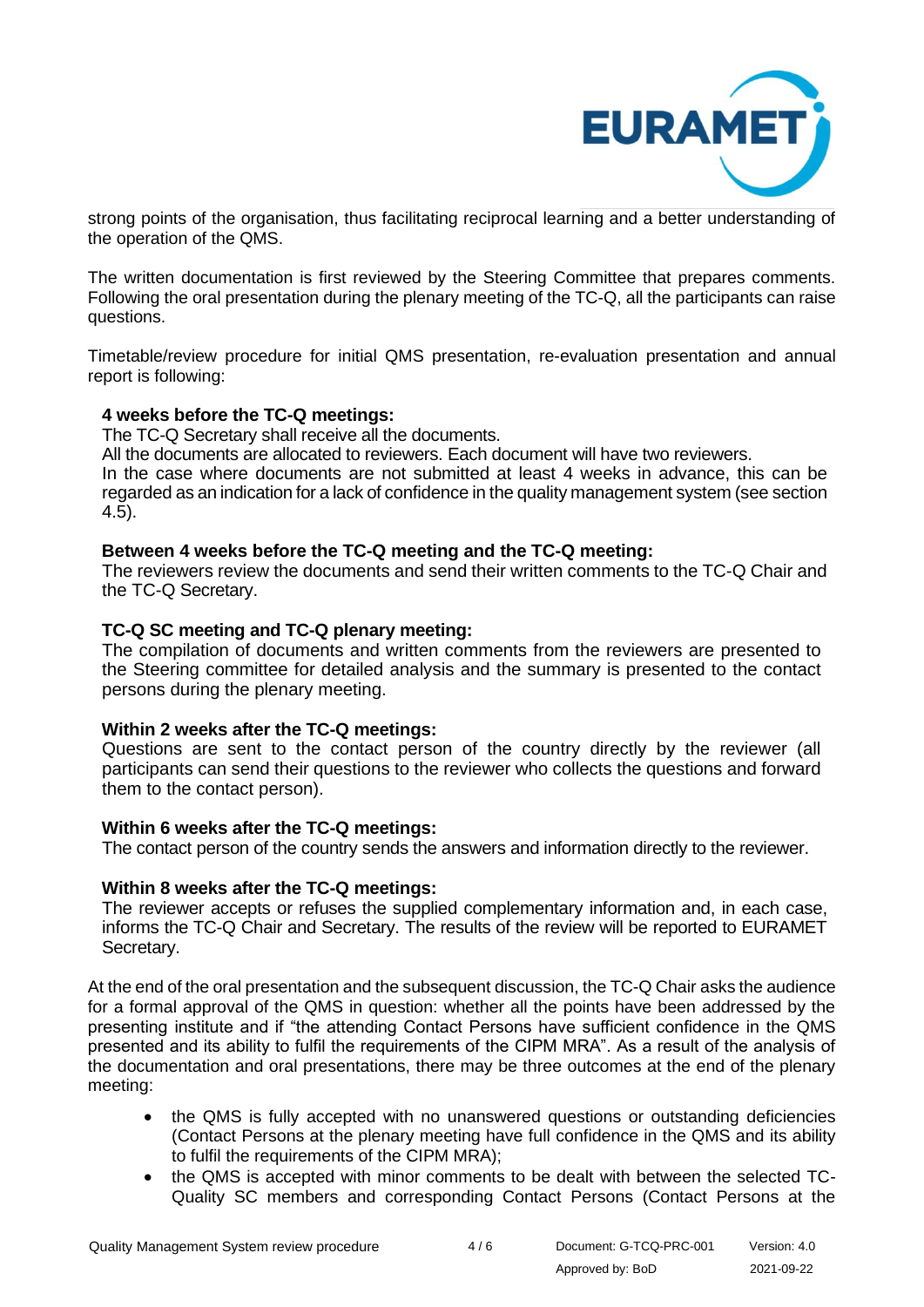

plenary meeting have sufficient confidence in the QMS and its ability to fulfil the requirements of the CIPM MRA);

• the QMS is not accepted, further actions are required. These actions are reported in the minutes and in the "Status of review" table which is a document issued after each TC-Q meeting containing for each NMI/DI the history: of initial presentations, of re-evaluation presentations and of pending actions (related to initial presentation and re-evaluations). In this case Contact Persons do not have sufficient confidence in the QMS and its ability to fulfil the requirements of the CIPM MRA. This can also be the case when a QMS is not yet fully implemented. In this case the institute concerned is required to submit a final implementation report and TC-Q has to decide whether an additional oral presentation or an on-site peer review is required. Failing to observe the agreed deadlines in completion of the actions will result in a request to JCRB to grey-out the corresponding CMCs (via EURAMET Chair).

This review process leads to an update of the "Overview table" which is a document containing the status of the QMS evaluation regarding initial and re-evaluation presentations.

## **4.2. Annual reporting**

The same timetable applies for the annual reports as for initial QMS presentation. Each institute with an approved QMS has to prepare an annual report according to the "Guideline for QMS annual report" (G-TCQ-PRC-002), even if a re-evaluation is planned. This does not apply if an initial presentation is planned. In case of A-DIs the QMS annual reports must be prepared by themselves but submitted via their respective national TC-Q contact person. Analysis of the documentation is performed by selected reviewers of the Steering Committee. No oral presentation takes place. During the plenary meeting participants can raise questions.

As a result of the analysis of the documentation, there will be one of three outcomes at the end of the plenary meeting:

- the annual report is accepted; no additional action is necessary;
- the annual report is accepted, but some clarification/information is required; the clarification/information required is requested directly by a responsible member of the SC to the Contact Person of the country concerned (bilateral action) and the questions will be reported in the minutes of the SC;
- the annual report is not accepted as it is. Actions are required and these are reported in the minutes. If the actions and their results are satisfactory, then the annual report will be approved. If the actions or their results are not satisfactory, the case shall be investigated by appropriate means (see section 4.5). In case the lack of confidence is confirmed, a request to JCRB to grey-out the corresponding CMCs (via EURAMET Chair) is made by the TC-Q Chair.

## **4.3. QMS re-evaluation presentation**

The same timetable applies for the QMS re-evaluation as for initial QMS presentation. Within 5 years, after the initial QMS presentation any institute registered with TC-Q must present the QMS for reevaluation. Under exceptional circumstances only might the re-evaluation be postponed. Reevaluation presentations of the QMS of A-DIs to TC-Q are made directly by the responsible person of the A-DI.

The re-evaluation presentation has to be prepared in accordance with the "Guideline for QMS reevaluation presentation" (G-TCQ-PRC-004).